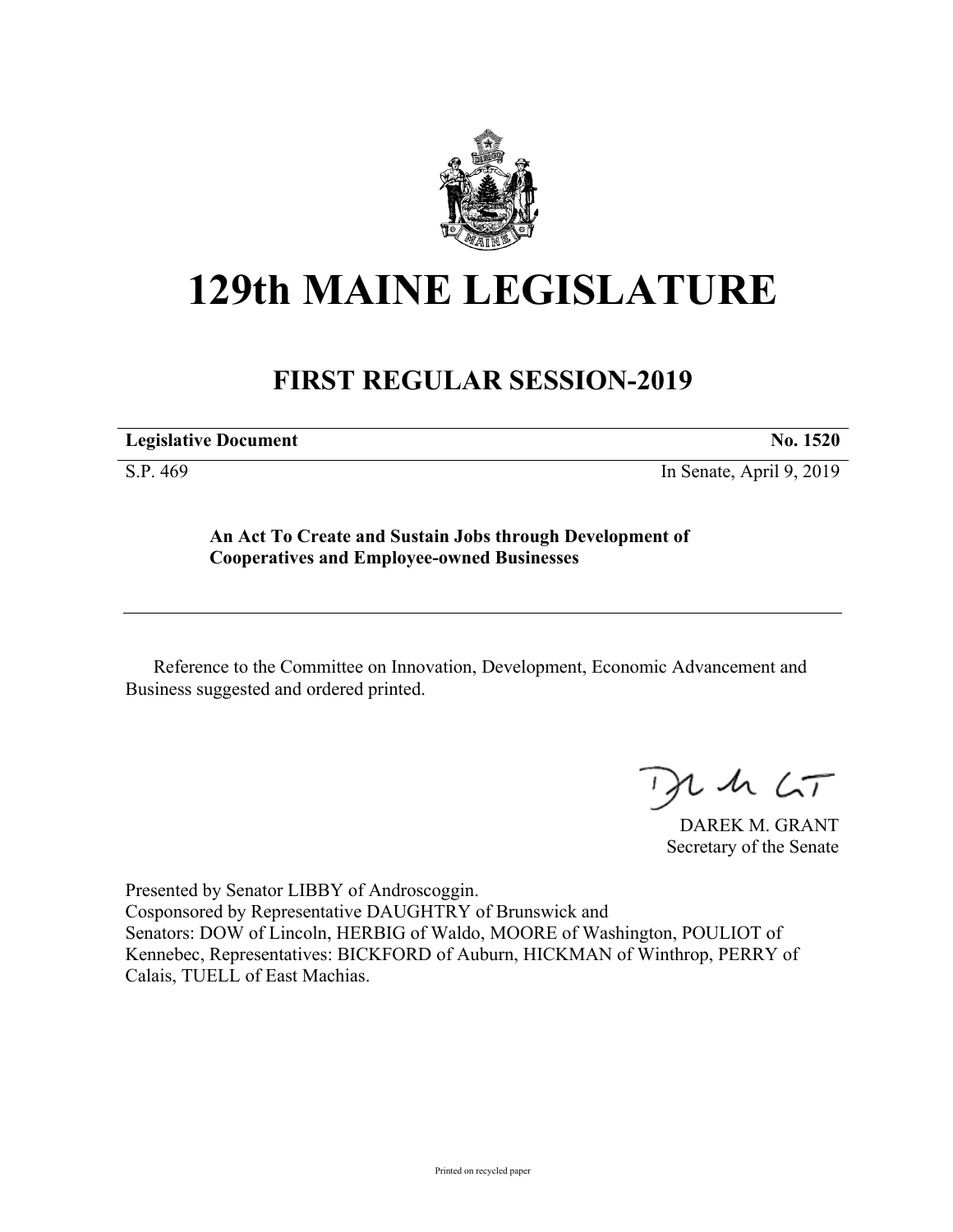| 1                | Be it enacted by the People of the State of Maine as follows:                                                                                                                                                                                                                                            |
|------------------|----------------------------------------------------------------------------------------------------------------------------------------------------------------------------------------------------------------------------------------------------------------------------------------------------------|
| 2                | Sec. 1. 5 MRSA §13058, sub-§10-B is enacted to read:                                                                                                                                                                                                                                                     |
| 3<br>4<br>5<br>6 | <b>10-B.</b> Prioritization of lending or grants. Notwithstanding any provision of law to<br>the contrary, the commissioner shall prioritize lending or grants from any fund or<br>program maintained by the department for the purpose of encouraging business<br>development in this State as follows: |
| 7                | A. To employee-owned businesses;                                                                                                                                                                                                                                                                         |
| 8<br>9           | B. To businesses that are becoming employee-owned through the purchase of stock<br>or business assets; and                                                                                                                                                                                               |
| 10               | C. To start-up businesses that will be owned by substantially all of the employees.                                                                                                                                                                                                                      |
| 11<br>12         | Sec. 2. 5 MRSA §13062, 2nd ¶, as enacted by PL 1987, c. 534, Pt. A, §§17 and<br>19, is amended to read:                                                                                                                                                                                                  |
| 13<br>14         | The Office of Business Development shall be is responsible for the implementation<br>of a program consisting of $3\overline{4}$ primary elements.                                                                                                                                                        |
| 15               | Sec. 3. 5 MRSA §13062, sub-§4 is enacted to read:                                                                                                                                                                                                                                                        |
| 16               | 4. Encouragement of employee ownership of businesses. The office shall:                                                                                                                                                                                                                                  |
| 17<br>18         | A. Develop educational programs, including convening an annual conference on<br>employee ownership issues;                                                                                                                                                                                               |
| 19<br>20<br>21   | Provide information about employee ownership and technical assistance to<br>В.<br>retiring business owners, employees of plants threatened with closure and<br>entrepreneurs interested in creating businesses with broadly shared ownership;                                                            |
| 22<br>23         | C. Link Maine businesses interested in implementing employee ownership to<br>available financial, technical and legal resources;                                                                                                                                                                         |
| 24<br>25<br>26   | D. Assist firms and employee groups in performing preliminary feasibility studies to<br>determine the initial feasibility of employee ownership and whether the business and<br>employee group should perform a full feasibility study;                                                                  |
| 27<br>28         | E. Help businesses interested in implementing some form of employee ownership<br>obtain financing:                                                                                                                                                                                                       |
| 29               | F. Promote best practices for operating employee-owned businesses; and                                                                                                                                                                                                                                   |
| 30               | G. Recommend legislative or executive action to promote employee ownership.                                                                                                                                                                                                                              |
| 31               | Sec. 4. 36 MRSA §191, sub-§2, ¶HHH is enacted to read:                                                                                                                                                                                                                                                   |
| 32<br>33<br>34   | HHH. The disclosure to the joint standing committee of the Legislature having<br>jurisdiction over taxation matters of information necessary to make the report<br>required under section 199-F, subsection 2.                                                                                           |
| 35               | Sec. 5. 36 MRSA §199-F is enacted to read:                                                                                                                                                                                                                                                               |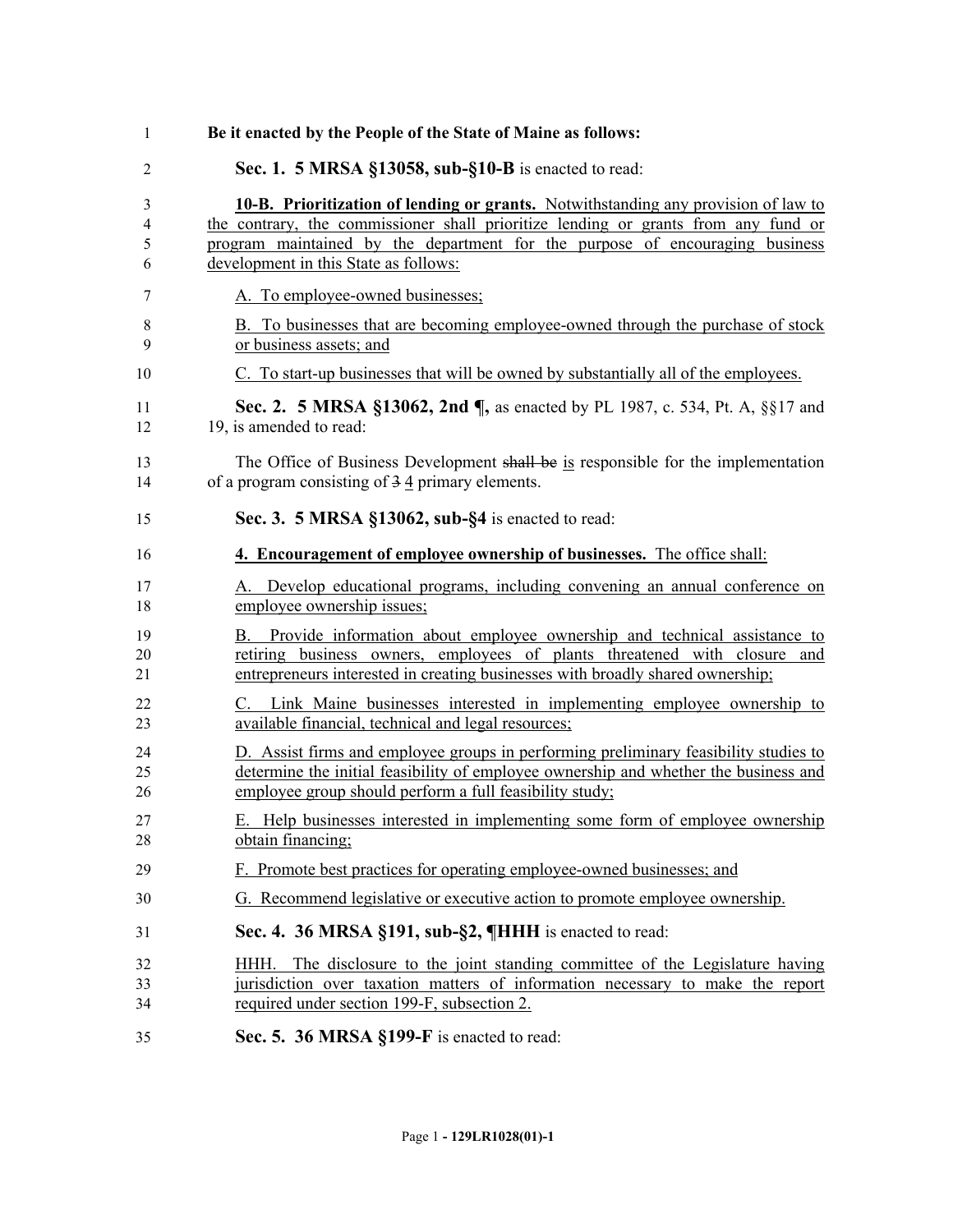#### **§199-F. Transfers to cooperatives and employee-owned businesses**

 **1. Information.** The bureau shall require taxpayers claiming the exclusion for gain on sale of a business under section 5122, subsection 2, paragraph QQ and section 5200-A, subsection 2, paragraph FF and the exclusion for interest on a loan financing acquisition of a business under section 5122, subsection 2, paragraph RR, section 5200-A, subsection 2, paragraph GG and section 5206 to provide information that identifies the standard industrial classification of the business that is being transferred, the total value of the transaction to which the tax expenditure relates, the average number of full-time equivalent employees employed by the business being transferred during the calendar year preceding the transfer and the number of units of housing owned or controlled by the business in question.

 **2. Report.** By December 1st of each year beginning in 2022, the bureau shall submit a report to the Office of Program Evaluation and Government Accountability established in Title 3, section 991 and the committee identifying the United States Department of Commerce, Bureau of the Census, North American Industry Classification System code identification and location of each transaction for which a deduction was claimed under section 5122, subsection 2, paragraph RR, section 5200-A, subsection 2, paragraph GG and section 5206 during the previous calendar year, the aggregate number of full-time equivalent employees employed by the businesses for which a deduction was claimed and the aggregate number of units of housing owned or controlled by the businesses for which a deduction was claimed. Notwithstanding any other provision of law to the contrary, the reports provided under this section are public records as defined in Title 1, section 402, subsection 3.

### **Sec. 6. 36 MRSA §5122, sub-§2, ¶¶QQ and RR** are enacted to read:

- QQ. For taxable years beginning on or after January 1, 2020, to the extent included in federal adjusted gross income and to the extent otherwise subject to Maine income tax, an amount equal to any gain recognized on the sale by the taxpayer of a majority ownership interest in a qualified business if the business was transferred to:
- (1) An employee stock ownership plan as defined in the Code, Section 30  $4975(e)(7)$ ;
- (2) An S corporation organized in the State owned by an employee stock ownership plan;
- (3) An eligible worker-owned cooperative as defined in the Code, Section 34  $1042(c)(2)$ ;
- (4) A consumer cooperative organized under Title 13, chapter 85, subchapter 1; 36 <u>or</u>
- (5) If the business provides housing, a consumer cooperative or a cooperative affordable housing corporation organized under Title 13, chapter 85, subchapter  $39 \t1-A.$
- The deduction allowed pursuant to this paragraph may not exceed \$750,000.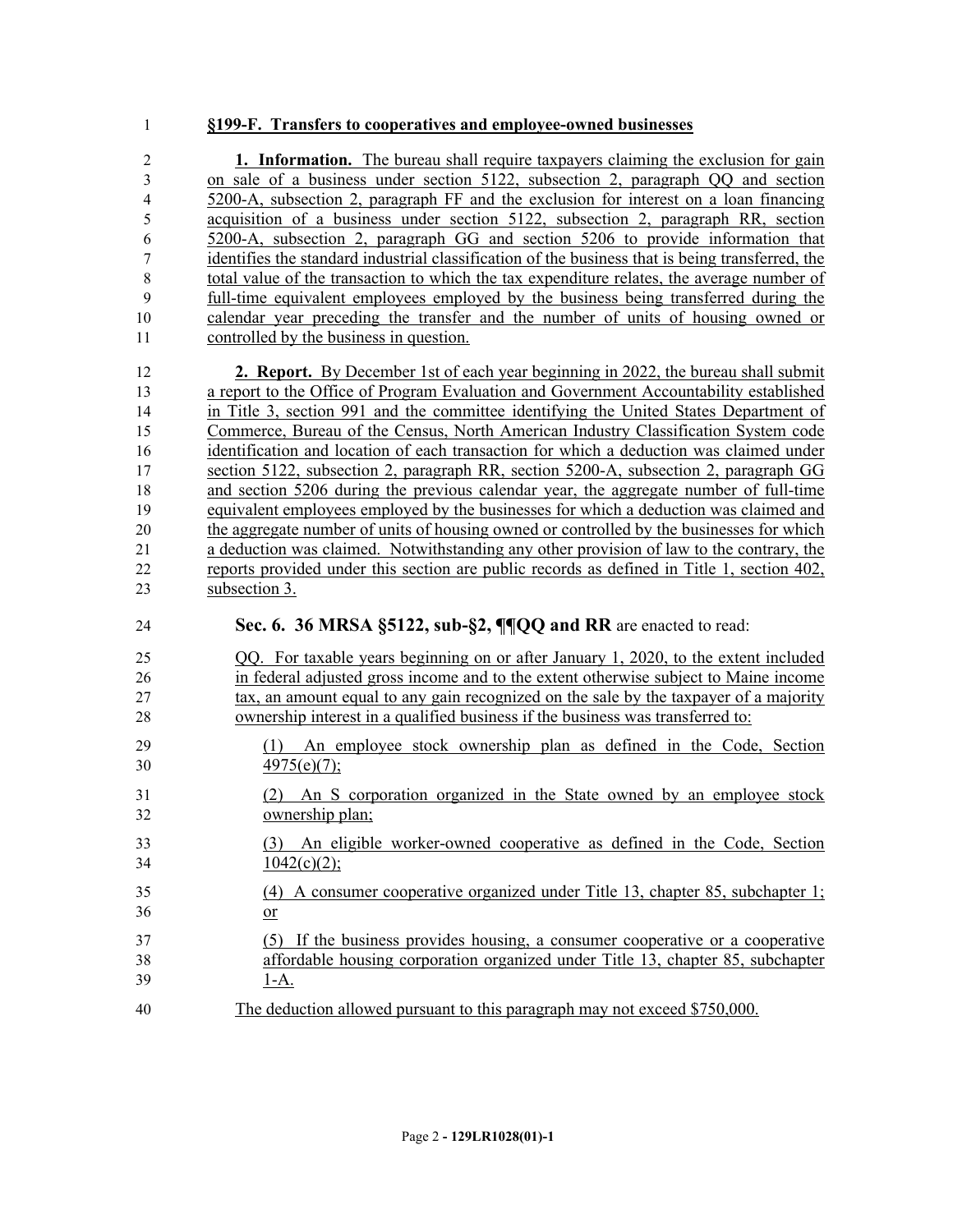| 1              | For purposes of this paragraph, "qualified business" means a business whose                                                                                                                                                |
|----------------|----------------------------------------------------------------------------------------------------------------------------------------------------------------------------------------------------------------------------|
| $\overline{c}$ | securities are not publicly traded on any stock exchange and that is organized in the                                                                                                                                      |
| $\mathfrak{Z}$ | State or whose principal place of business is within the State including a corporation,                                                                                                                                    |
| $\overline{4}$ | an S corporation, a limited liability company, a limited liability partnership, a sole                                                                                                                                     |
| 5              | proprietorship and all entities that are not publicly traded and are related by common                                                                                                                                     |
| 6              | majority ownership or control.                                                                                                                                                                                             |
| 7              | RR. For taxable years beginning on or after January 1, 2020, to the extent included in                                                                                                                                     |
| 8              | federal adjusted gross income and to the extent otherwise subject to Maine income                                                                                                                                          |
| 9              | tax, an amount equal to the interest received during the taxable year by the taxpayer                                                                                                                                      |
| 10             | with respect to a qualified business acquisition loan. For purposes of this paragraph:                                                                                                                                     |
| 11             | (1) "Qualified business" means a business whose securities are not publicly                                                                                                                                                |
| 12             | traded on any stock exchange and that is organized in the State or whose                                                                                                                                                   |
| 13             | principal place of business is within the State including a corporation, an S                                                                                                                                              |
| 14             | corporation, a limited liability company, a limited liability partnership, a sole                                                                                                                                          |
| 15             | proprietorship and all entities that are not publicly traded and are related by                                                                                                                                            |
| 16             | common majority ownership or control; and                                                                                                                                                                                  |
| 17             | (2) "Qualified business acquisition loan," including a loan or part of a series of                                                                                                                                         |
| 18             | loans, means:                                                                                                                                                                                                              |
| 19<br>20<br>21 | A loan of which at least 90% of the proceeds are applied to the<br>(a)<br>acquisition of majority equity ownership of a qualified business not owned<br>by an entity under subdivisions (i) to $(v)$ and that is given to: |
| 22             | (i) An employee stock ownership plan as defined in the Code, Section                                                                                                                                                       |
| 23             | 4975(e)(7);                                                                                                                                                                                                                |
| 24             | (ii) An S corporation organized in the State owned by an employee stock                                                                                                                                                    |
| 25             | ownership plan;                                                                                                                                                                                                            |
| 26             | (iii) An eligible worker-owned cooperative as defined in the Code,                                                                                                                                                         |
| 27             | Section $1042(c)(2)$ ;                                                                                                                                                                                                     |
| 28<br>29       | A consumer cooperative organized under Title 13, chapter 85,<br>(iv)<br>subchapter 1; or                                                                                                                                   |
| 30             | (v) If the business provides housing, a consumer cooperative or a                                                                                                                                                          |
| 31             | cooperative affordable housing corporation organized under Title 13,                                                                                                                                                       |
| 32             | chapter 85, subchapter 1-A;                                                                                                                                                                                                |
| 33             | (b) A loan to a corporation that sponsors an employee stock ownership plan                                                                                                                                                 |
| 34             | if all proceeds of the loan are loaned to the employee stock ownership plan to                                                                                                                                             |
| 35             | acquire for the plan all outstanding employer securities in a qualified                                                                                                                                                    |
| 36             | business and the plan's repayment terms are substantially similar to the                                                                                                                                                   |
| 37             | corporation's repayment terms; or                                                                                                                                                                                          |
| 38             | (c) A loan used to refinance a qualified business acquisition loan.                                                                                                                                                        |
| 39             | Sec. 7. 36 MRSA §5200-A, sub-§2, ¶¶FF and GG are enacted to read:                                                                                                                                                          |
| 40             | FF. For taxable years beginning on or after January 1, 2020, to the extent included in                                                                                                                                     |
| 41             | federal taxable income and to the extent otherwise subject to Maine income tax, an                                                                                                                                         |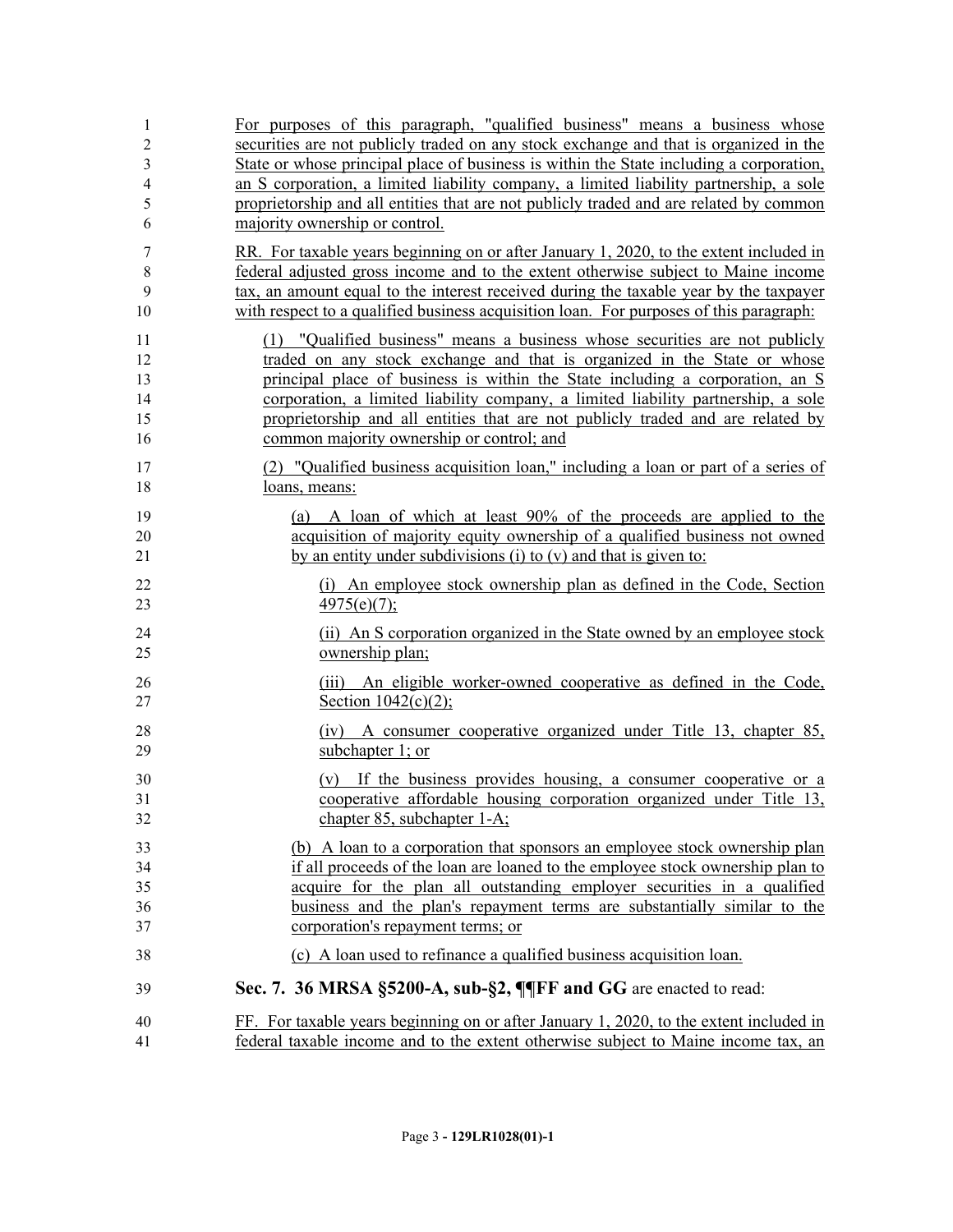| 1                   | amount equal to any gain recognized on the sale by the taxpayer of a majority           |
|---------------------|-----------------------------------------------------------------------------------------|
| $\overline{2}$      | ownership interest in a qualified business if the business was transferred to:          |
| 3<br>$\overline{4}$ | An employee stock ownership plan as defined in the Code, Section<br>(1)<br>4975(e)(7);  |
| 5                   | (2) An S corporation organized in the State owned by an employee stock                  |
| 6                   | ownership plan;                                                                         |
| 7                   | (3) An eligible worker-owned cooperative as defined in the Code, Section                |
| $\,$ 8 $\,$         | 1042(c)(2);                                                                             |
| 9                   | (4) A consumer cooperative organized under Title 13, chapter 85, subchapter 1;          |
| 10                  | $\overline{\text{or}}$                                                                  |
| 11                  | (5) If the business provides housing, a consumer cooperative or a cooperative           |
| 12                  | affordable housing corporation organized under Title 13, chapter 85, subchapter         |
| 13                  | $1-A.$                                                                                  |
| 14                  | The deduction allowed pursuant to this paragraph may not exceed \$750,000.              |
| 15                  | For purposes of this paragraph, "qualified business" means a business whose             |
| 16                  | securities are not publicly traded on any stock exchange and that is organized in the   |
| 17                  | State or whose principal place of business is within the State including a corporation, |
| 18                  | an S corporation, a limited liability company, a limited liability partnership, a sole  |
| 19                  | proprietorship and all entities that are not publicly traded and are related by common  |
| 20                  | majority ownership or control.                                                          |
| 21                  | GG. For taxable years beginning on or after January 1, 2020, to the extent included     |
| 22                  | in federal taxable income and to the extent otherwise subject to Maine income tax, an   |
| 23                  | amount equal to the interest received during the taxable year by the taxpayer with      |
| 24                  | respect to a qualified business acquisition loan. For purposes of this paragraph:       |
| 25                  | (1) "Qualified business" means a business whose securities are not publicly             |
| 26                  | traded on any stock exchange and that is organized in the State or whose                |
| $27\,$              | principal place of business is within the State including a corporation, an S           |
| 28                  | corporation, a limited liability company, a limited liability partnership, a sole       |
| 29                  | proprietorship and all entities that are not publicly traded and are related by         |
| 30                  | common majority ownership or control; and                                               |
| 31                  | (2) "Qualified business acquisition loan," including a loan or part of a series of      |
| 32                  | loans, means:                                                                           |
| 33                  | (a) A loan of which at least 90% of the proceeds are applied to the                     |
| 34                  | acquisition of majority equity ownership of a qualified business not owned              |
| 35                  | by an entity under subdivisions (i) to $(v)$ and that is given to:                      |
| 36                  | (i) An employee stock ownership plan as defined in the Code, Section                    |
| 37                  | $\frac{4975(e)(7)}{2}$                                                                  |
| 38                  | (ii) An S corporation organized in the State owned by an employee stock                 |
| 39                  | ownership plan;                                                                         |
| 40                  | (iii) An eligible worker-owned cooperative as defined in the Code,                      |
| 41                  | Section $1042(c)(2)$ ;                                                                  |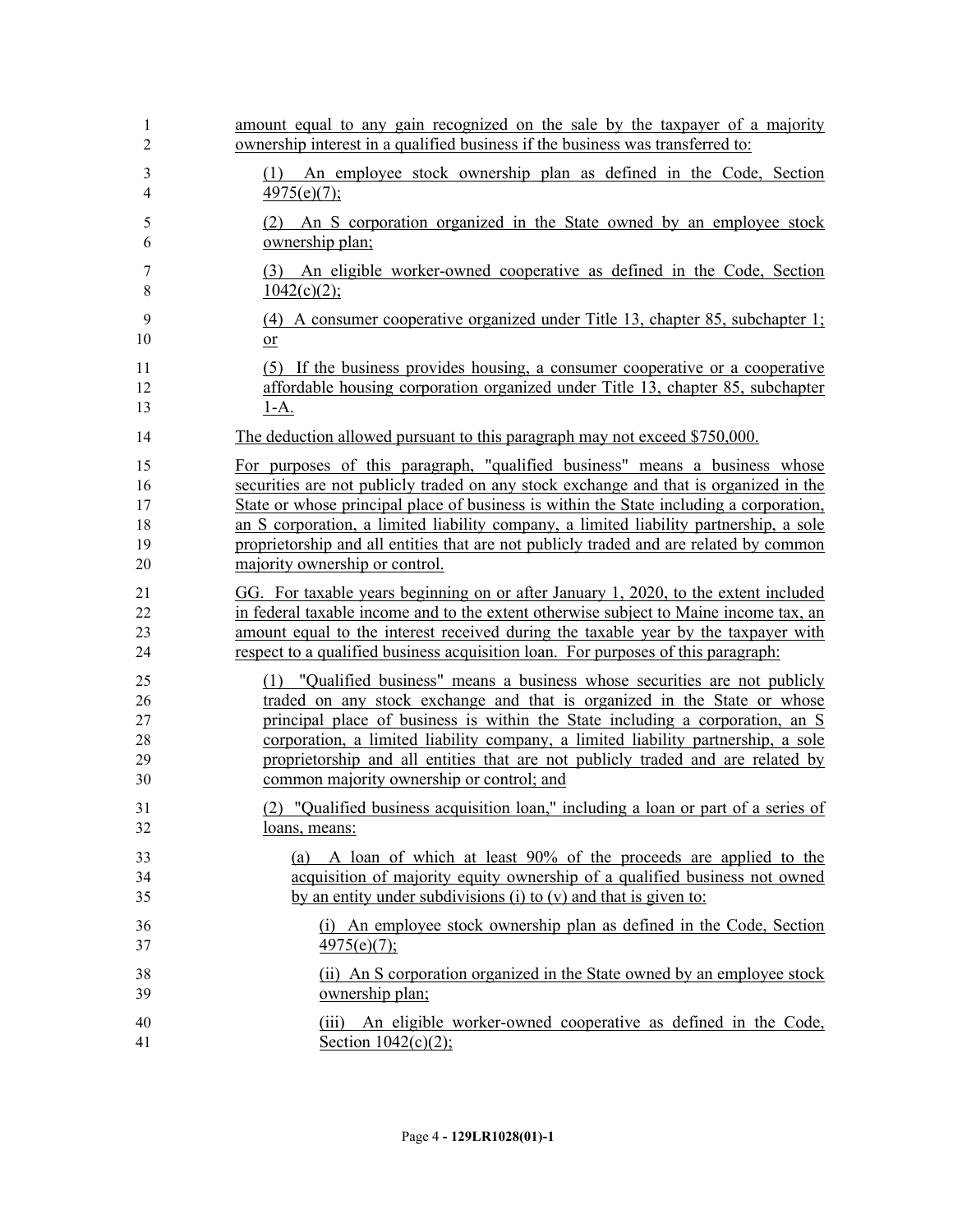| $\mathbf{1}$     | (iv) A consumer cooperative organized under Title 13, chapter 85,                              |
|------------------|------------------------------------------------------------------------------------------------|
| $\overline{2}$   | subchapter 1; or                                                                               |
| 3                | (v) If the business provides housing, a consumer cooperative or a                              |
| $\overline{4}$   | cooperative affordable housing corporation organized under Title 13,                           |
| 5                | chapter 85, subchapter 1-A;                                                                    |
| 6                | (b) A loan to a corporation that sponsors an employee stock ownership plan                     |
| $\boldsymbol{7}$ | if all proceeds of the loan are loaned to the employee stock ownership plan to                 |
| $\,8\,$          | acquire for the plan all outstanding employer securities in a qualified                        |
| 9                | business and the plan's repayment terms are substantially similar to the                       |
| 10               | corporation's repayment terms; or                                                              |
| 11               | (c) A loan used to refinance a qualified business acquisition loan.                            |
| 12               | Sec. 8. 36 MRSA §5206, as repealed and replaced by PL 2005, c. 608, §1 and                     |
| 13               | affected by §5, is amended by adding at the end a new paragraph to read:                       |
| 14               | For taxable years beginning on or after January 1, 2020, the taxpayer may for the              |
| 15               | purposes of the tax under this section subtract from Maine net income an amount equal to       |
| 16               | the interest received during the taxable year by the taxpayer with respect to a qualified      |
| 17               | business acquisition loan.                                                                     |
| 18               | Sec. 9. 36 MRSA §5206-D, sub-§13, as amended by PL 1999, c. 414, §43 and                       |
| 19               | affected by §57, is further amended to read:                                                   |
| 20               | 13. Maine net income. "Maine net income" means, for any taxable year, a financial              |
| 21               | institution's net income or loss per books required to be reported pursuant to the laws of     |
| 22               | the United States on Internal Revenue Service Form 1120, 1120S, 1065 or any other              |
| 23               | Internal Revenue Service form used to report net income or loss per books or, in the case      |
| 24               | of an entity with a single owner that may be disregarded as an entity separate from its        |
| 25               | owner pursuant to Internal Revenue Service regulations, the financial institution's net        |
| 26               | income or loss per books determined as if the entity were required to file Internal            |
| $27\,$           | Revenue Service Form 1065, adjusted in accordance with section 5206, and apportioned           |
| $28\,$           | to this State under section 5206-E. In the case of a financial institution that is a qualified |
| 29               | subchapter S subsidiary as defined by the Code, Section 1361, the financial institution's      |
| 30               | "Maine net income" means a financial institution's net income or loss per books                |
| 31               | determined as if the entity were required to file Internal Revenue Service Form 1120S          |
| 32               | and apportioned to this State under section 5206-E.                                            |
| 33               | To the extent that a financial institution derives income from a unitary business carried on   |
| 34               | by 2 or more members of an affiliated group, "Maine net income" is determined by               |
| 35               | apportioning, in accordance with section 5206-E, that part of the net income of the entire     |
| 36               | group that derives from the unitary business.                                                  |
| 37               | Sec. 10. 36 MRSA §5206-D, sub-§§16-A and 16-B are enacted to read:                             |
| 38               | 16-A. Qualified business. "Qualified business" means a business whose securities               |
| 39               | are not publicly traded on any stock exchange and that is organized in the State or whose      |
| 40               | principal place of business is within the State including a corporation, an S corporation, a   |
| 41               | limited liability company, a limited liability partnership, a sole proprietorship and all      |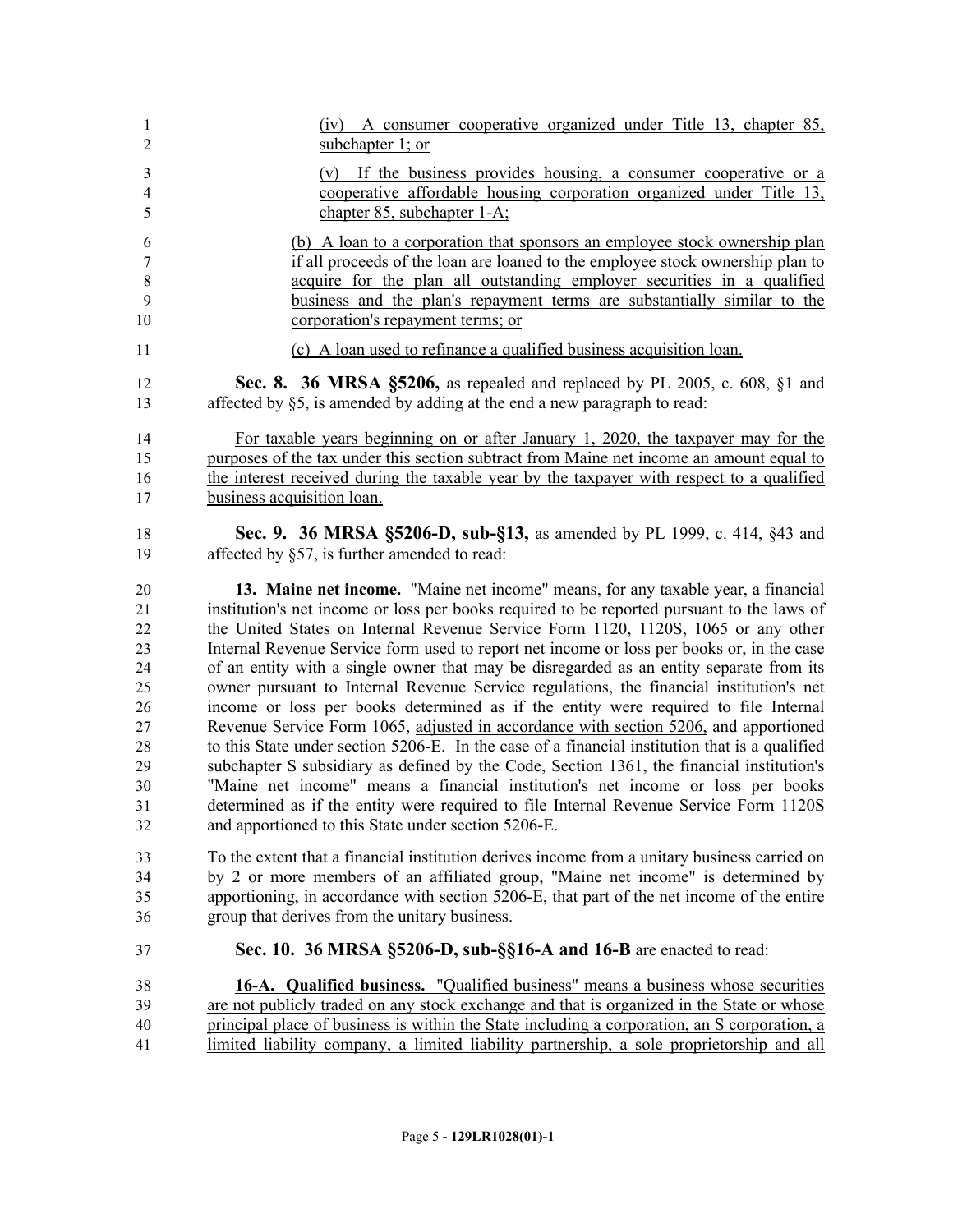| $\mathbf{1}$   | entities that are not publicly traded and are related by common majority ownership or                  |
|----------------|--------------------------------------------------------------------------------------------------------|
| $\overline{2}$ | control.                                                                                               |
| 3              | <b>16-B.</b> Qualified business acquisition loan. "Qualified business acquisition loan,"               |
| $\overline{4}$ | including a loan or part of a series of loans, means:                                                  |
| 5              | A. A loan of which at least 90% of the proceeds are applied to the acquisition of                      |
| 6              | majority equity ownership of a qualified business not owned by an entity under                         |
| $\tau$         | subparagraphs $(1)$ to $(5)$ and that is given to:                                                     |
| 8              | (1) An employee stock ownership plan as defined in the Code, Section                                   |
| 9              | $\frac{4975(e)(7)}{2}$                                                                                 |
| 10<br>11       | An S corporation organized in the State owned by an employee stock<br>(2)<br>ownership plan;           |
| 12             | (3) An eligible worker-owned cooperative as defined in the Code, Section                               |
| 13             | $1042(c)(2)$ ;                                                                                         |
| 14             | (4) A consumer cooperative organized under Title 13, chapter 85, subchapter 1;                         |
| 15             | $or$                                                                                                   |
| 16             | (5) If the business provides housing, a consumer cooperative or a cooperative                          |
| 17             | affordable housing corporation organized under Title 13, chapter 85, subchapter                        |
| 18             | $1-A$ ;                                                                                                |
| 19             | B. A loan to a corporation that sponsors an employee stock ownership plan if all                       |
| 20             | proceeds of the loan are loaned to the employee stock ownership plan to acquire for                    |
| 21             | the plan all outstanding employer securities in a qualified business and the plan's                    |
| 22             | repayment terms are substantially similar to the corporation's repayment terms; or                     |
| 23             | C. A loan used to refinance a qualified business acquisition loan.                                     |
| 24             | Sec. 11. Evaluation; specific public policy objective; performance                                     |
| 25             | measures. The deductions provided under this Act are subject to ongoing legislative                    |
| 26             | review in accordance with the Maine Revised Statutes, Title 3, chapter 37. The Office of               |
| $27\,$         | Program Evaluation and Government Accountability shall report on the first evaluation of               |
| 28             | the deductions provided under this Act by February 28, 2027. In developing evaluation                  |
| 29             | parameters to perform the evaluation, the Office of Program Evaluation and Government                  |
| 30             | Accountability, the Government Oversight Committee and the joint standing committee                    |
| 31             | of the Legislature having jurisdiction over taxation matters shall consider:                           |
| 32             | 1. Policy objective. That the specific public policy objective of the deductions                       |
| 33             | provided under this Act is to retain jobs in qualifying businesses that would otherwise                |
| 34             | cease operations by reducing the tax impact to business owners from qualifying sales of                |
| 35             | ownership interests in order to encourage conversion of businesses to employee and                     |
| 36             | cooperative ownership and thereby allow the businesses to continue operations and retain               |
| 37             | jobs; and                                                                                              |
| 38             | 2. Performance measures. Performance measures, including, but not limited to:                          |
| 39<br>40       | The number of qualifying business ownership conversions to employee or<br>A.<br>cooperative ownership; |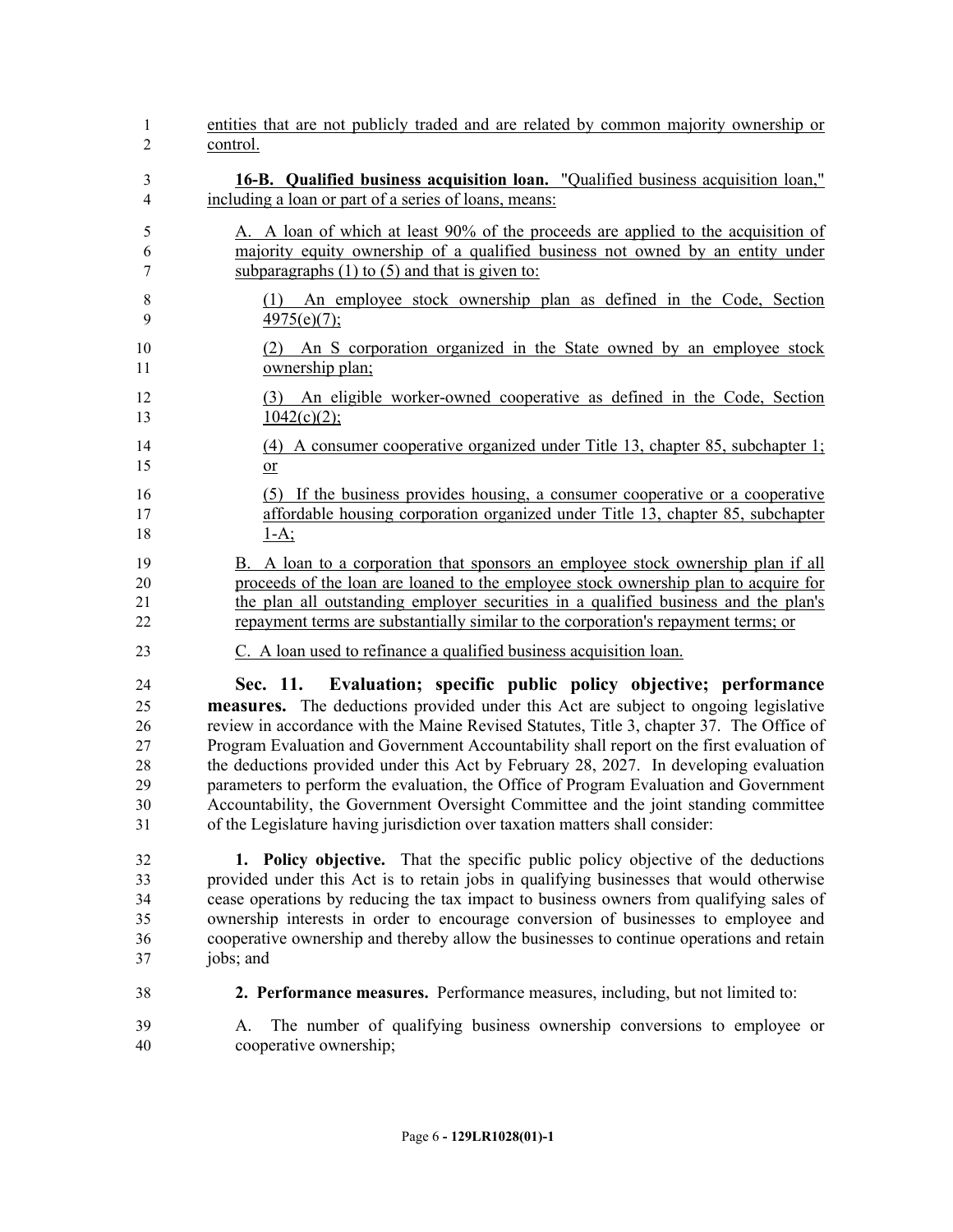- B. The number of full-time equivalent jobs retained; and
- C. Measures of fiscal impact and overall economic impact to the State.

 **Sec. 12. Investment study by Maine Public Employees Retirement System.** The Maine Public Employees Retirement System, referred to in this section as "the system," shall conduct a study to determine how funds held by the system, from whatever source, may be invested responsibly in employee-owned businesses in this State. The system shall provide the results of its study and any recommendations to the Joint Standing Committee on Innovation, Development, Economic Advancement and Business no later than January 15, 2020. The committee may report out a bill to the Second Regular Session of the 129th Legislature based on the study and recommendations of the system.

#### **SUMMARY**

 This bill supports employee-owned businesses and cooperatives in the following ways.

 1. It excludes from Maine income tax the amount of gain, up to a maximum of \$750,000 recognized by a business owner in transferring the business to an employee stock ownership plan, eligible worker-owned cooperative, consumer cooperative or affordable housing cooperative.

 2. It excludes from Maine income tax interest from loans that finance transfers of ownership from a business to an employee stock ownership plan, eligible worker-owned cooperative, consumer cooperative or affordable housing cooperative.

 3. It requires the Department of Economic and Community Development, Office of Business Development to encourage and assist employee-owned businesses by requiring the office to: develop educational programs, including convening an annual conference on employee ownership issues; provide information about employee ownership and technical assistance to retiring business owners, employees of plants threatened with closure and entrepreneurs interested in creating businesses with broadly shared ownership; link Maine businesses interested in implementing employee ownership to available financial, technical and legal resources; and help businesses interested in implementing some form of employee ownership to obtain financing, as well as undertake other duties.

 4. It requires the Commissioner of Economic and Community Development to give priority to employee-owned businesses, either established or in the process of becoming employee-owned, when providing loans or grants from funds or programs maintained by the department.

 5. It requires the Maine Public Employees Retirement System to conduct a study to determine how funds held by the system may be invested responsibly in employee-owned businesses in this State and to report its findings to the Joint Standing Committee on Innovation, Development, Economic Advancement and Business, which is authorized to